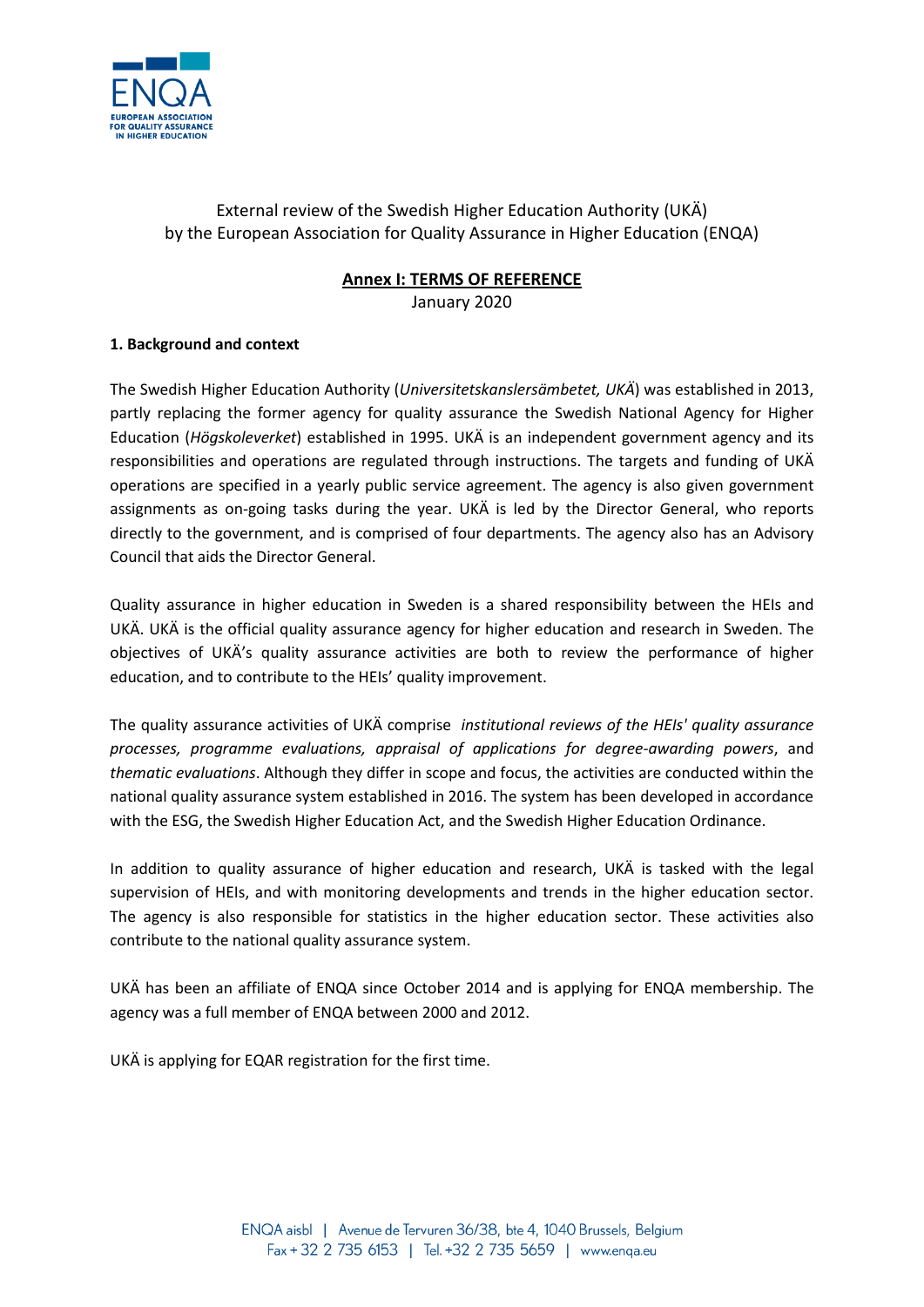### **2. Purpose and scope of the evaluation**

This review will evaluate the way in which and to what extent UKÄ fulfils the requirements of *the Standards and Guidelines for Quality Assurance in the European Higher Education Area (ESG)*. Consequently, the review will provide information to the Board of ENQA to aid its consideration of whether membership of UKÄ should be granted and to EQAR to support UKÄ application to the register.

# **2.1 Activities of UKÄ within the scope of the ESG**

In order for UKÄ to apply for ENQA membership and for registration in EQAR, this review will analyse all activities of UKÄ that are within the scope of the ESG, i.e. reviews, audits, evaluations or accreditation of higher education institutions or programmes that relate to teaching and learning (and their relevant links to research and innovation). This is independent of whether the activities are carried out within or outside the EHEA and whether they are obligatory or voluntary.

The following activities of UKÄ have to be addressed in the external review:

- Institutional reviews of the HEIs' quality assurance processes (audit), including legal supervision of HEIs as a preparatory step
- Programme evaluations
- Appraisal of applications for degree-awarding powers (accreditation).

# **3. The Review process**

The review will be conducted following the methodology of ENQA Agency Reviews. The process is designed in line with *the Guidelines for ENQA Agency Reviews* and the requirements of *the EQAR Procedures for Applications*.

The evaluation procedure consists of the following steps:

- Formulation of the draft Terms of Reference for the review;
- Finalising the Terms of Reference for the review following EQAR's Eligibility Confirmation (if relevant);
- Nomination and appointment of the review panel;
- Self-assessment by UKÄ including the preparation and publication of a self-assessment report;
- A site visit by the review panel to UKÄ;
- Preparation and completion of the final evaluation report by the review panel;
- Scrutiny of the final evaluation report by the ENQA Review Committee;
- Analysis of the scrutiny by the Board of ENQA and their decision regarding ENQA membership;
- Follow-up of the panel's and/or the Board's recommendations by the agency, including a voluntary progress visit.

### **3.1 Nomination and appointment of the review team members**

The review panel consists of four members: one or two quality assurance experts (at least one of which is currently employed by an ENQA member agency), an academic employed by a higher education institution, a student member, and eventually a labour market representative (if requested). One of the members will serve as the chair of the review panel, and another member as a review secretary. For ENQA Agency Reviews at least one of the reviewers is an ENQA nominee (most often the QA professional[s]). At least one of the reviewers is appointed from the nominees of either the European University Association (EUA) or the European Association of Institutions in Higher Education (EURASHE), and the student member is always selected from among the ESUnominated reviewers. If requested, the labour market representative may come from the Business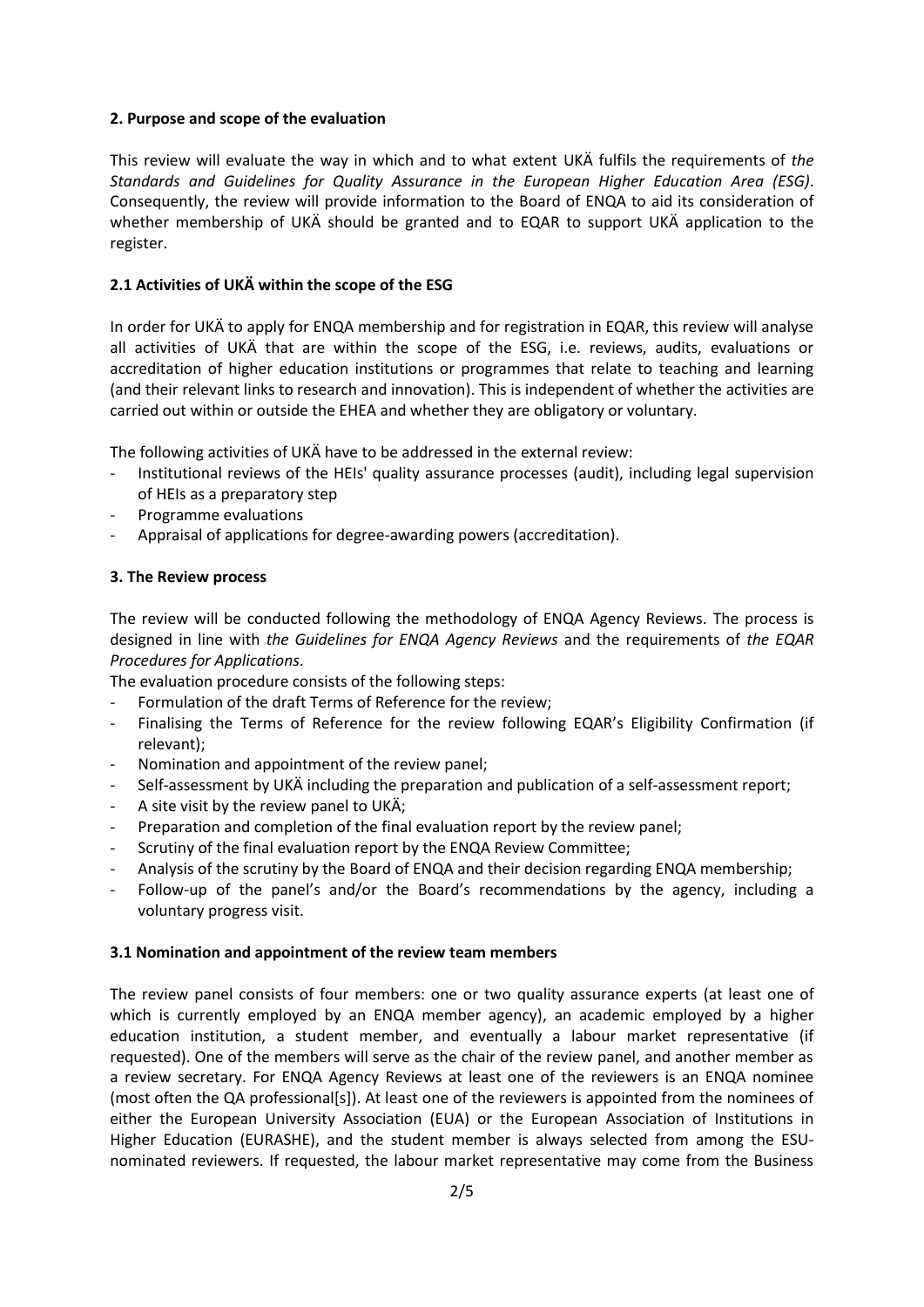Europe nominees or from ENQA. An additional panel member may be included in the panel at the request of the agency under review. In this case, an additional fee to cover the reviewer's fee and travel expenses is applied.

The panel will be supported by the ENQA Secretariat review coordinator who will monitor the integrity of the process and ensure that ENQA's requirements are met throughout the process. The ENQA staff member will not be the secretary of the review and will not participate in the discussions during the site visit interviews.

Current members of the Board of ENQA are not eligible to serve as reviewers.

ENQA will provide UKÄ with the list of suggested experts and their respective curricula vitarum to establish that there are no known conflicts of interest. The experts will have to sign a non-conflict of interest statement as regards the UKÄ review.

# **3.2 Self-assessment by UKÄ, including the preparation of a self-assessment report**

UKÄ is responsible for the execution and organisation of its own self-assessment process and shall take into account the following guidance:

- Self-assessment is organised as a project with a clearly defined schedule and includes all relevant internal and external stakeholders;
- The self-assessment report is broken down by the topics of the evaluation and is expected to contain, among others: a brief description of the national HE and QA system; background description of the current situation of the Agency; an analysis and appraisal of the current situation; proposals for improvement and measures already planned; a SWOT analysis; each criterion (ESG part II and III) addressed individually. All agency's QA activities (whether within their national jurisdiction or outside of it, and whether obligatory or voluntary) will be described and their compliance with the ESG analysed.
- The report is well-structured, concise and comprehensively prepared. It clearly demonstrates the extent to which UKÄ fulfils its tasks of external quality assurance and meets the ESG and thus the requirements of ENQA membership.
- The self-assessment report is submitted to the ENQA Secretariat which has four weeks to prescrutinise it before forwarding the report to the panel of experts. The purpose of the pre-scrutiny is to ensure that the self-assessment report is satisfactory for the consideration of the panel. The Secretariat will not judge the content of information itself but whether the necessary information, as stated in the Guidelines for ENQA Agency Reviews, is present. For the second and subsequent reviews, the agency is expected to enlist the recommendations provided in the previous review and to outline actions taken to meet these recommendations. In case the selfassessment report does not contain the necessary information and fails to respect the requested form and content, the ENQA Secretariat reserves the right to reject the report and ask for a revised version within two weeks. In such cases, an additional fee of 1000 EUR will be charged to the agency.
- The report is submitted to the review panel a minimum of six weeks prior to the site visit.

### **3.3 A site visit by the review panel**

The review panel will draft a proposal of the site visit schedule which shall be submitted to the agency at least two months before the planned dates of the visit. The schedule is to include an indicative timetable of the meetings and other exercises to be undertaken by the review panel during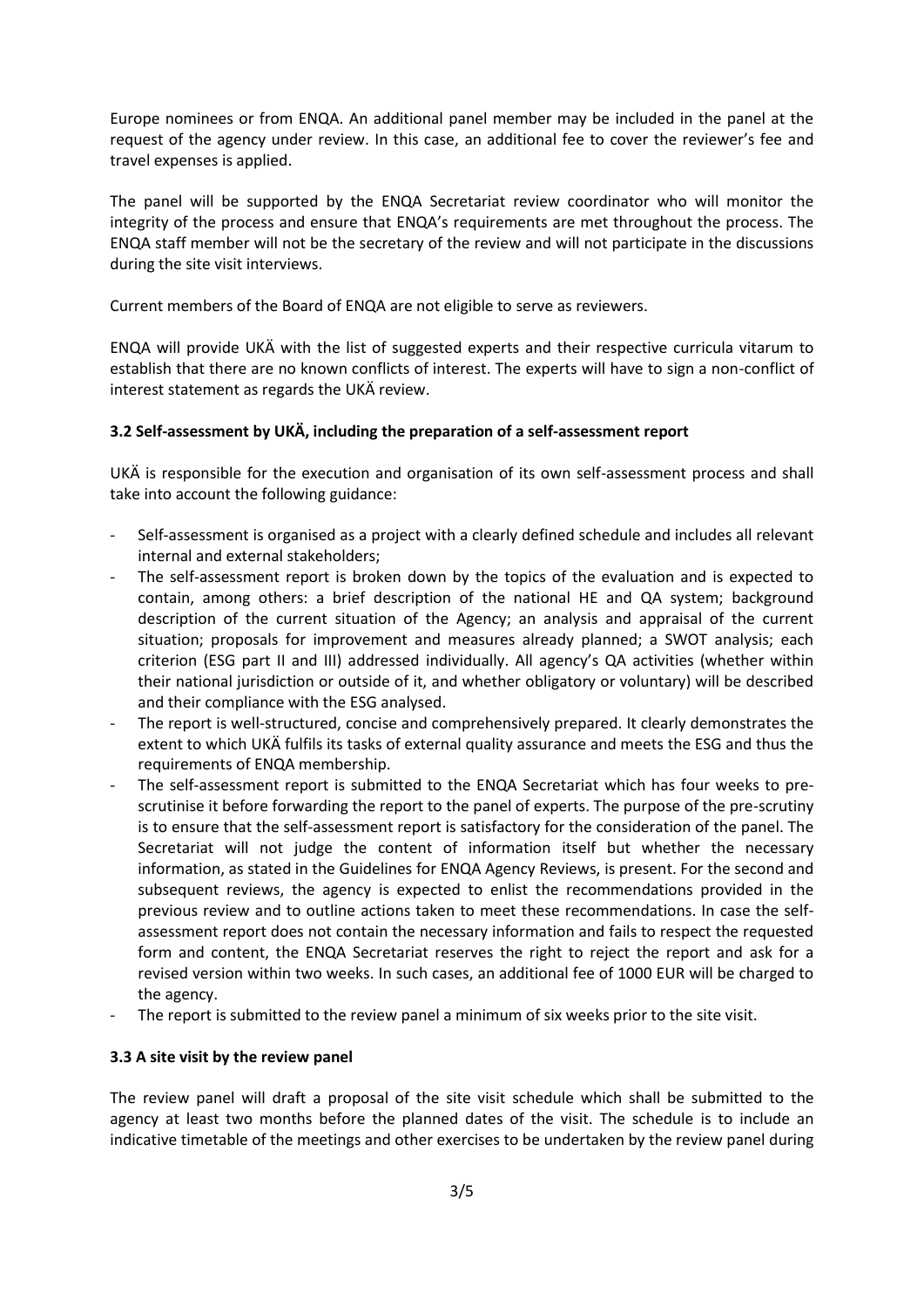the site visit, the duration of which is usually 2,5 days. The approved schedule shall be given to UKÄ at least one month before the site visit, in order to properly organise the requested interviews.

The review panel will be assisted by UKÄ in arriving in Stockholm, Sweden.

The site visit will close with a final de-briefing meeting outlining the panel's overall impressions but not its judgement on the ESG compliance of the agency or the granting or reconfirmation of ENQA membership.

## **3.4 Preparation and completion of the final evaluation report**

On the basis of the review panel's findings, the review secretary will draft the report in consultation with the review panel. The report will take into account the purpose and scope of the evaluation as defined under articles 2 and 2.1. It will also provide a clear rationale for its findings concerning each ESG. A draft will first be submitted to the ENQA review coordinator who will check the report for consistency, clarity and language, and it will be then submitted to UKÄ usually within 10 weeks of the site visit for comment on factual accuracy. If UKÄ chooses to provide a statement in reference to the draft report, it will be submitted to the chair of the review panel within two weeks after the receipt of the draft report. Thereafter, the review panel will take into account the statement by UKÄ and finalise and submit the document to ENQA.

The report is to be finalised within three months of the site visit and will not exceed 40 pages in length.

When preparing the report, the review panel should also bear in mind the *EQAR Policy on the Use and Interpretation of the ESG* to ensure that the report will contain sufficient information for the Register Committee for application to EQAR.

For the purpose of applying for ENQA membership, UKÄ is also requested to provide a letter addressed to the Board of ENQA outlining its motivation for applying for membership and the ways in which UKÄ expects to contribute to the work and objectives of ENQA during its membership. This letter will be taken into consideration by the Board of ENQA together with the final evaluation report when deciding on the agency's membership.

### **4. Follow-up process and publication of the report**

UKÄ will consider the expert panel's report and will publish it on its website once the Board of ENQA has made its decision. The report will also be published on the ENQA website, regardless of the review outcome and decision by the Board. UKÄ commits to preparing a follow-up plan in which it addresses the recommendations of the review panel and to submitting a follow-up report to the Board of ENQA within the timeframe indicated in the Board's decision on membership. The follow-up report will be published on the ENQA website, in addition to the full review report and the Board's decision.

The follow-up report will be complemented by a small-scale progress visit to the agency performed by two members of the original panel (whenever possible). This visit will be used to discuss issues, based on the ESG, considered to be of particular importance or a challenge to UKÄ. Its purpose is entirely developmental and has no impact on the judgement of membership and/or judgment of compliance of the agency with the ESG. Should the agency not wish to take advantage of this opportunity, it may opt out by informing the ENQA Review Coordinator about this.

### **5. Use of the report**